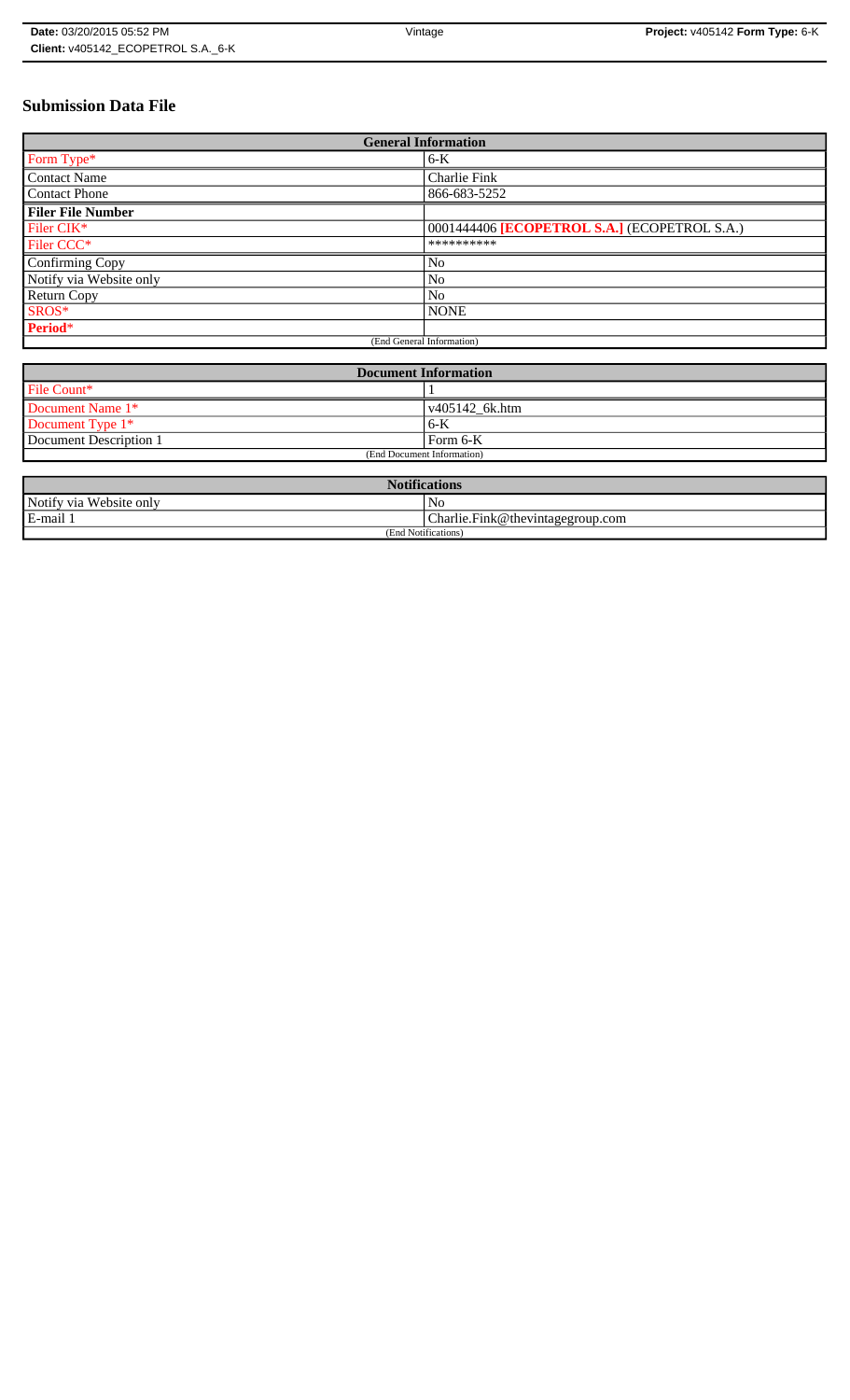#### **UNITED STATES SECURITIES AND EXCHANGE COMMISSION Washington, D.C. 20549**

### **FORM 6-K**

#### **REPORT OF FOREIGN PRIVATE ISSUER PURSUANT TO RULE 13a-16 OR 15d-16 UNDER THE SECURITIES EXCHANGE ACT OF 1934**

For the month of March, 2015 Commission File Number 001-34175

ECOPETROL S.A.

(Exact name of registrant as specified in its charter)

N.A.

(Translation of registrant's name into English)

COLOMBIA

(Jurisdiction of incorporation or organization)

Carrera 13 No. 36 – 24

 (Address of principal executive offices) BOGOTA – COLOMBIA

Indicate by check mark whether the registrant files or will file annual reports under cover of Form 20-F or Form 40-F.

Form 20-F  $\boxtimes$  Form 40-F  $\Box$ 

Indicate by check mark if the registrant is submitting the Form 6-K in paper as permitted by Regulation S-T Rule 101(b)(1)

Yes $\square$  No  $\square$ 

Indicate by check mark if the registrant is submitting the Form 6-K in paper as permitted by Regulation S-T Rule 101(b)(7)

Yes □ No ⊠

Indicate by check mark whether the registrant by furnishing the information contained in this form is also thereby furnishing the information to the Commission pursuant to Rule 12g3-2(b) under the Securities Exchange Act of 1934.

 $\mathbf{Yes} \ \square \ \mathbf{No} \ \boxtimes$ 

If "Yes" is marked, indicate below the file number assigned to the registrant in connection with Rule 12g3-2(b): 82-  $N/A$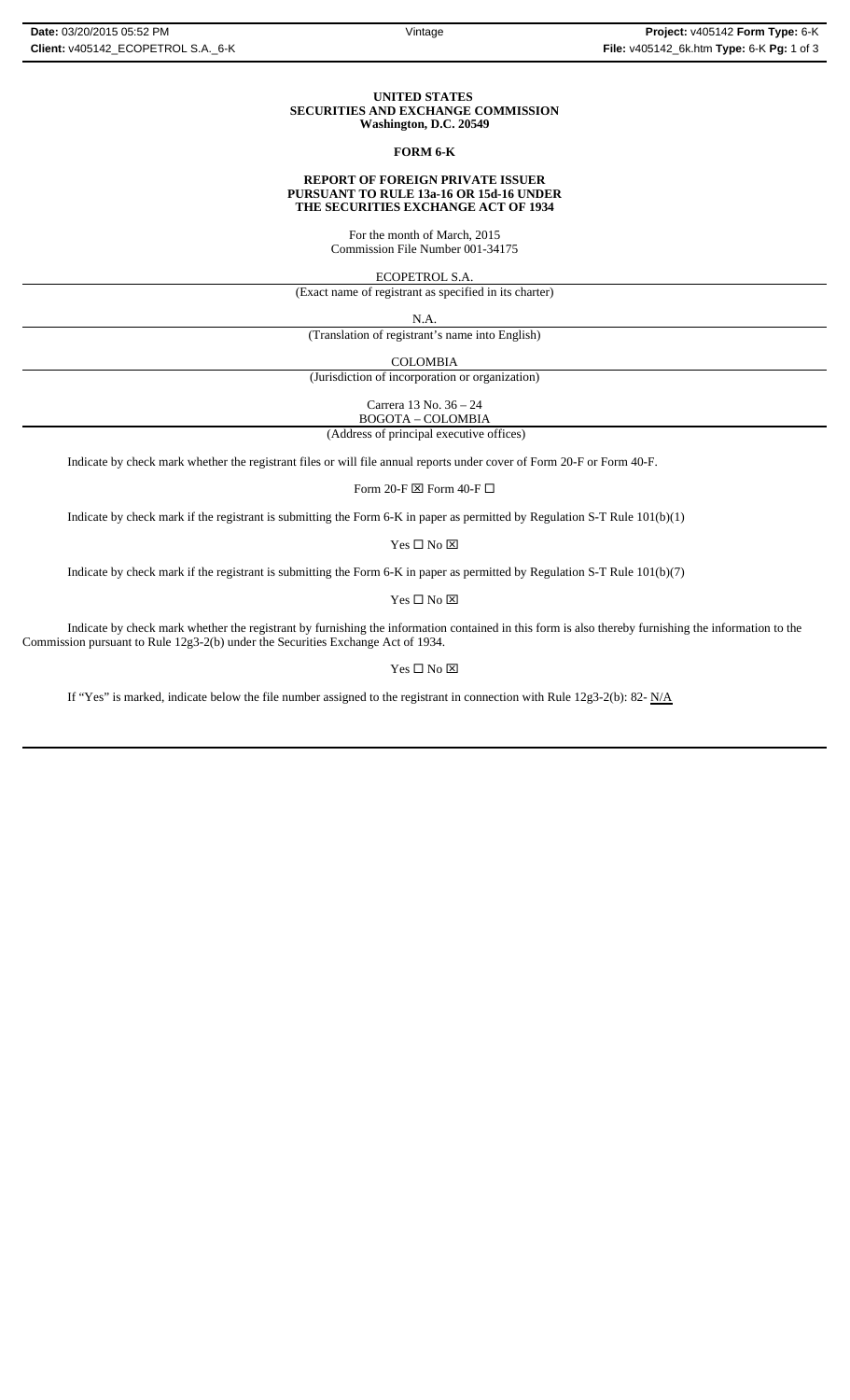## **EXPLANATORY NOTE TO BE INCLUDED IN THE TEXT OF THE STATUTORY REFORM PROPOSAL FOR CAPITALIZATION OF OCCASIONAL RESERVES THAT WILL BE PRESENTED AT THE SHAREHOLDER GENERAL ASSEMBLY MEETING**

Ecopetrol S.A. (NYSE: EC; BVC: ECOPETROL; TSX: ECP) wishes to inform that it has included an explanatory note in the explanatory section of the statutory reform on capitalization of reserves with information related to the corporation's current social capital. The addition includes the effect of the two primary stock emissions carried out in 2007 and 2011, as set out in the Certificate of Existence and Legal Representation of the Company.

The explanatory note does not modify the statutory reform proposal for capitalization of occasional reserves.

The statutory reform proposal with the explanatory note can be reviewed on Ecopetrol S.A.'s website (www.ecopetrol.com.co).

#### **Bogotá D.C., March 20, 2015**

*Ecopetrol is the largest company in Colombia and is an integrated oil & gas company; it is among the top 50 oil companies in the world and among the four top ones in Latin America. Besides Colombia - where it generates over 60% of the national production - it has exploration and production activities in Brazil, Peru & the US (Gulf of Mexico). Ecopetrol owns the largest refinery in Colombia and most of the pipeline and multi-product pipeline network in the country, and is significantly increasing its participation in bio-fuels.*

*This release contains statements that may be considered forward looking statements within the meaning of Section 27A of the U.S. Securities Act of 1933 and Section 21E of the U.S. Securities Exchange Act of 1934. All forward-looking statements, whether made in this release or in future filings or press releases or* orally, address matters that involve risks and uncertainties, including in respect of the Company's prospects for growth and its ongoing access to capital to fund *the Company's business plan, among others. Consequently, changes in the following factors, among others, could cause actual results to differ materially from those included in the forward-looking statements: market prices of oil & gas, our exploration and production activities, market conditions, applicable regulations, the exchange rate, the Company's competitiveness and the performance of Colombia's economy and industry, to mention a few. We do not intend, and do not assume any obligation to update these forward-looking statements.*

**For further information, please contact:** 

**Investor Relations Director (A)** Claudia Trujillo Phone: +571-234-5190 e-mail: investors@ecopetrol.com.co

**Media Relations (Colombia)**  Jorge Mauricio Tellez Phone: + 571-234-4329 Fax: +571-234-4480 e-mail: mauricio.tellez@ecopetrol.com.co